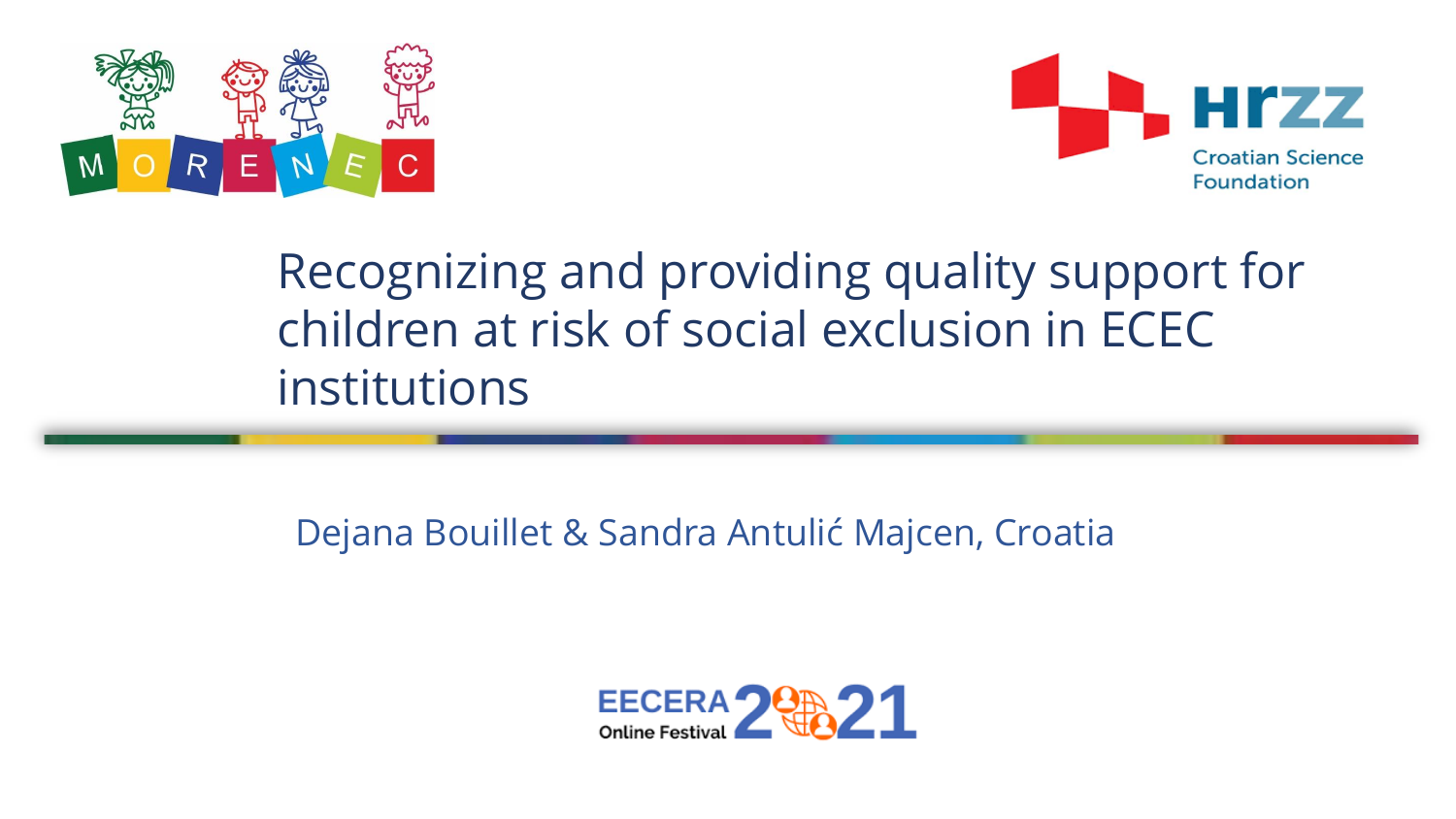



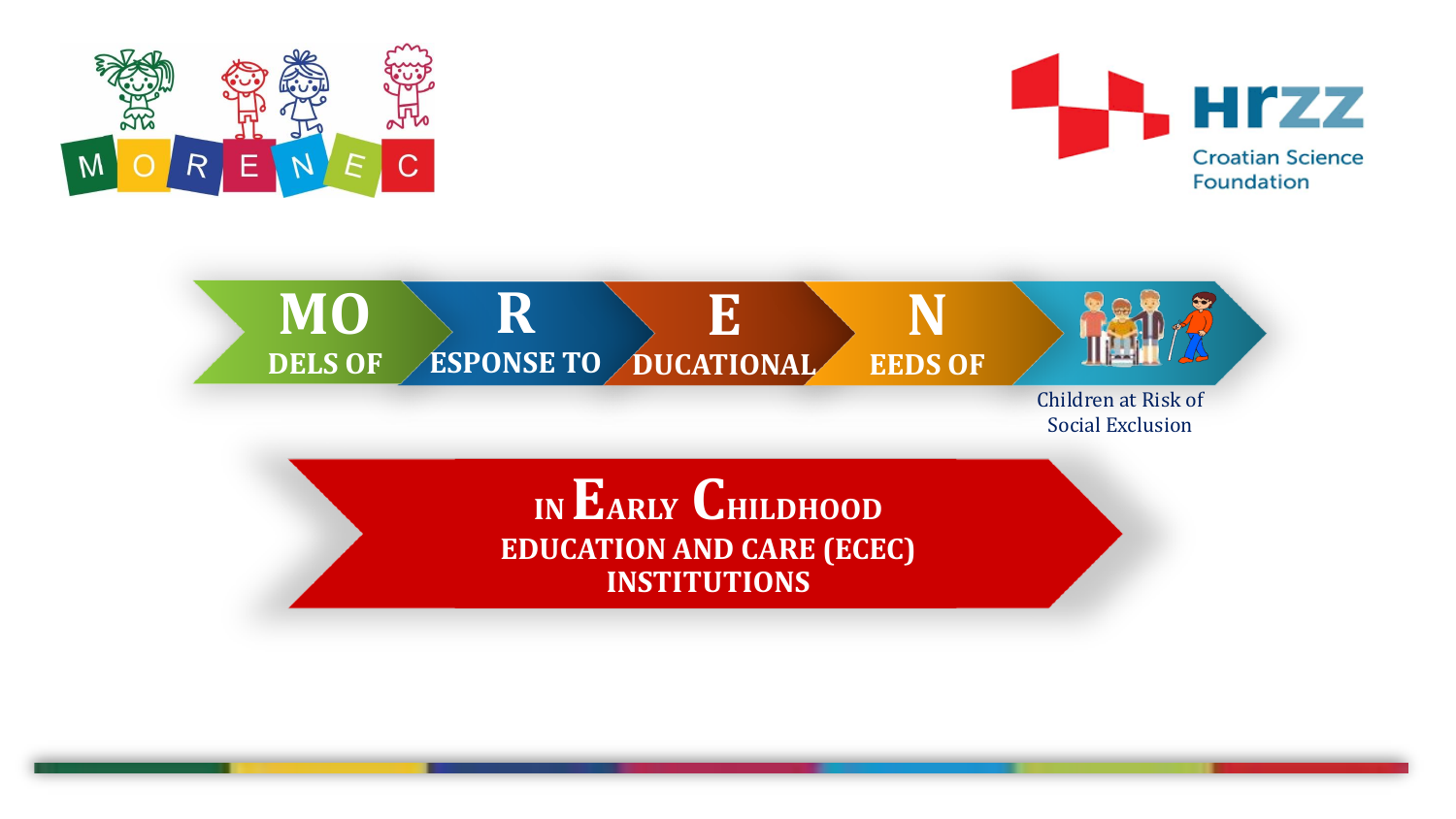



The main objective of the project is

▪ systematising the current, and creating new, scientifically founded knowledge on the etiological, phenomenological and intervention aspects of young and preschool children at RSE

The main objective of this presentation are

- to establish the RSE of young and preschool children in the Croatian ECEC system
- to assess the share of children at RSE in the Croatian ECEC system, and
- to compare the assessments of children at RSE conducted by parents with those carried out by ECEC professionals

### **THE MAIN OBJECTIVES**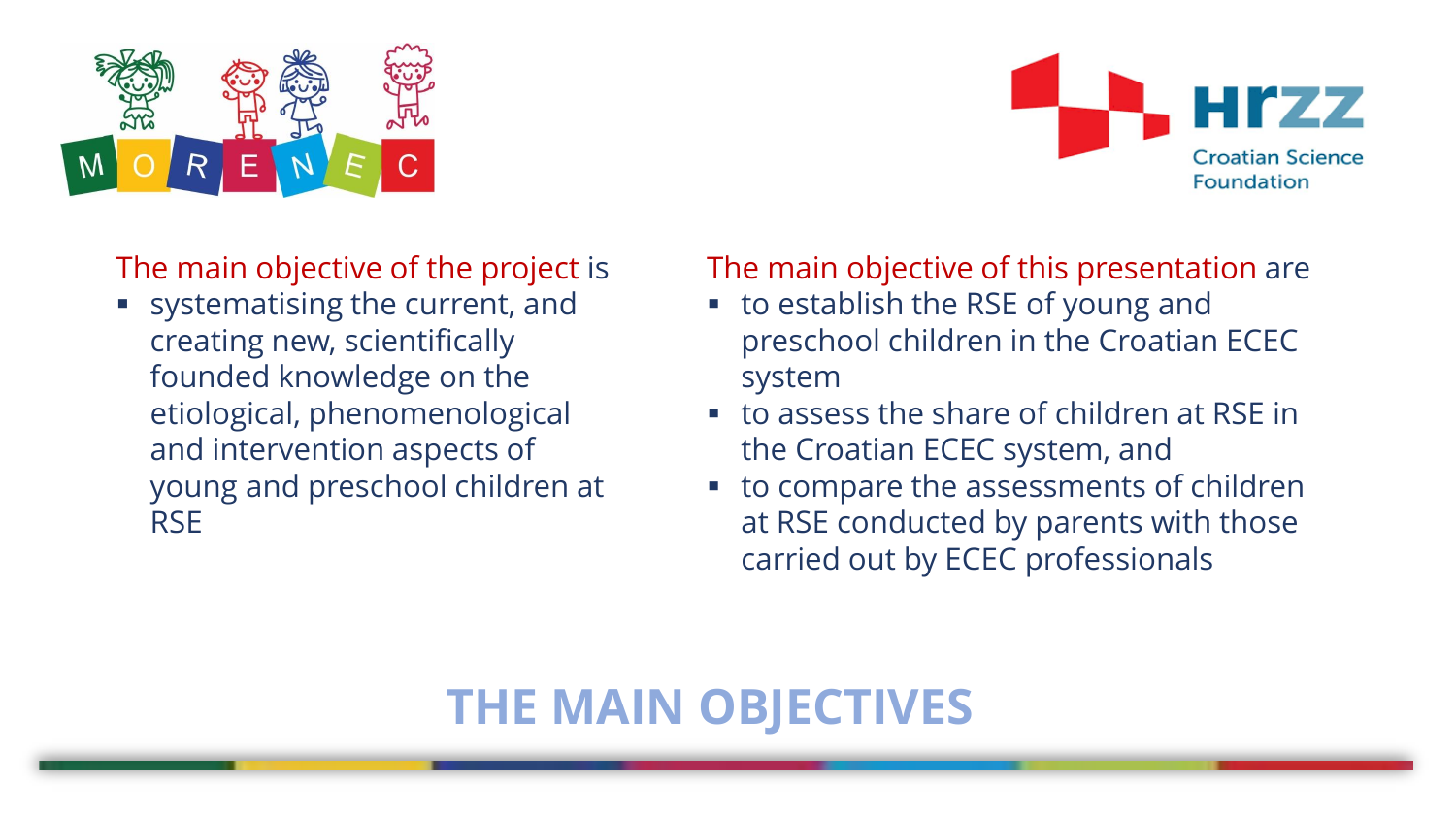The RSE of children are understood as a possible consequence of unfavourable circumstances arising from the characteristics of the child, the family and/or the community. They range over a continuum from low to high risks.



#### ASSESSMENTS BY PARENTS AND ECEC PROFESSIONALS



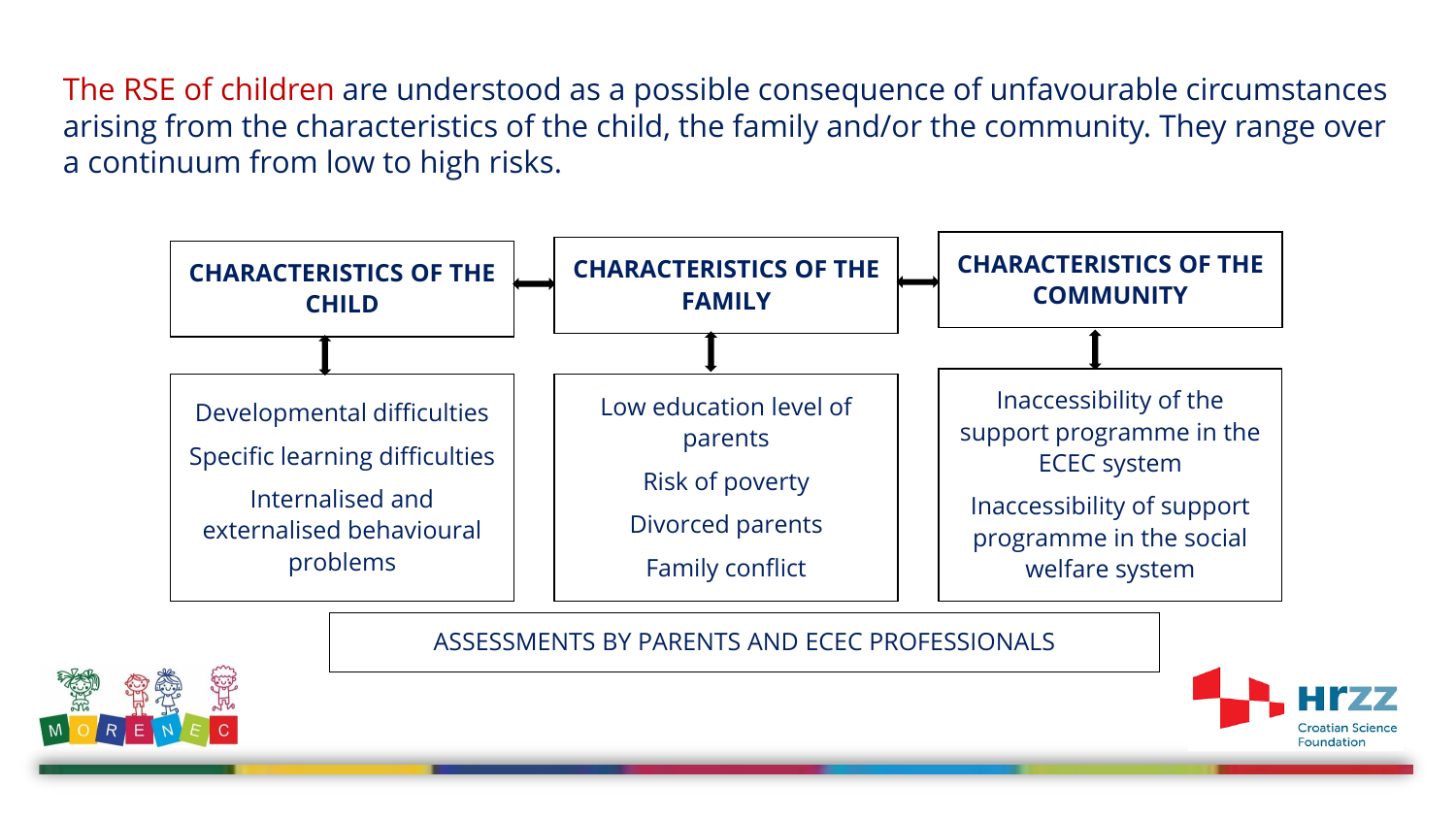

ECEC has a unique position in providing young and preschool children with appropriate support by promptly identifying children at RSE (Smith, 2020) The positive effects of ECEC on children exposed to RSE significantly depend on its quality (Sylva et al., 2008).



Existing findings show (a) the persistence of unequal education opportunities for children exposed to RSE compared to their peers (Manning et al., 2019), and (b) a lack of appropriate capabilities of ECEC staff to recognize the RSE of children (Münger and Markström, 2018; Taresh et al., 2020).



Not identifying children exposed to RSE in due time significantly reduces the possibility of ensuring appropriate interventions, which has an unfavorable effect on the education and development of such children (Mozolic-Staunton et al., 2020).

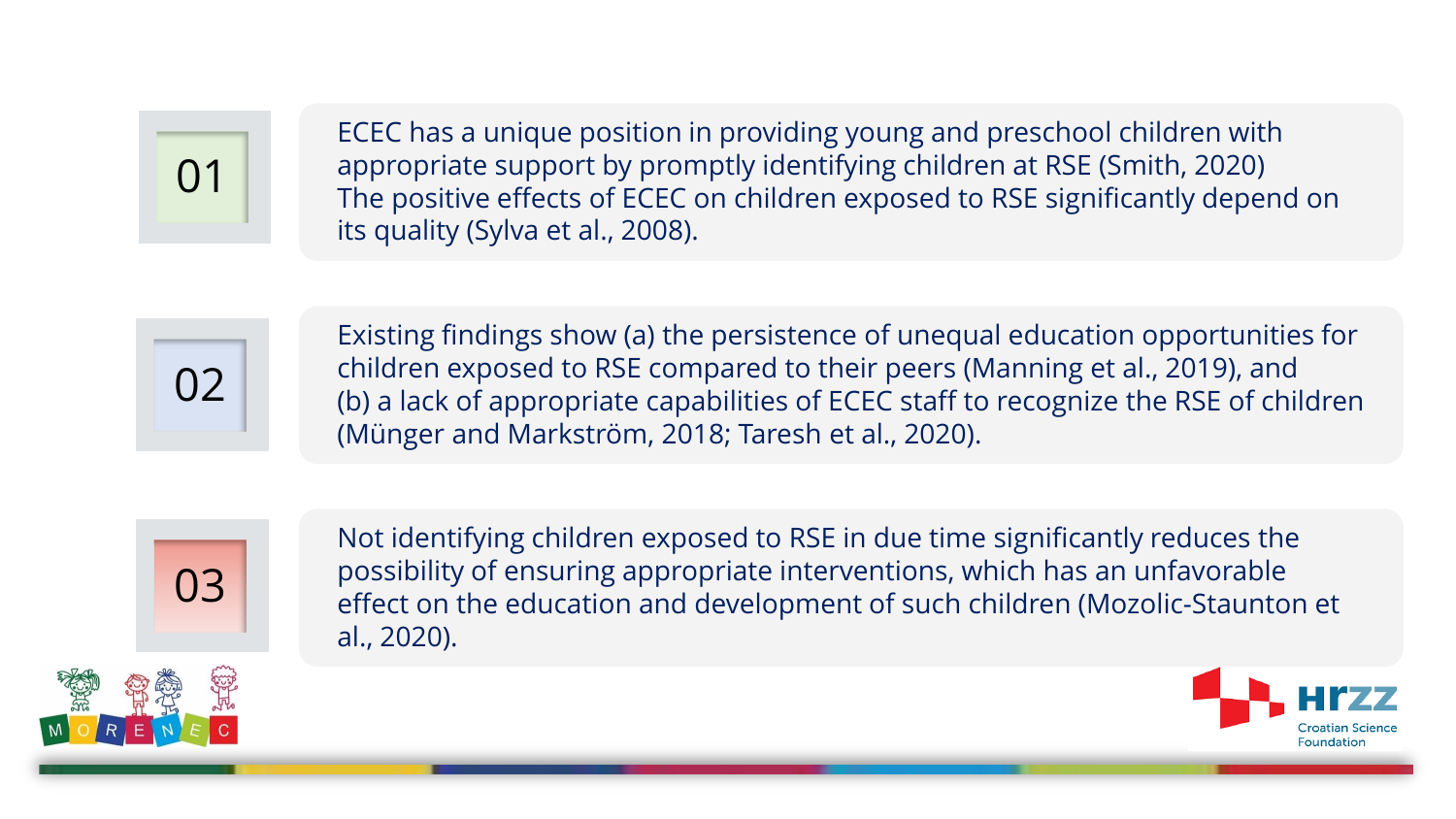Participants:

- 443 children of 5 to 7 years of age who were included in 10 ECEC institutions in Croatia
- 222 girls (49.4%) and 221 boys (50.1%)
- the RSE of the children was assessed by parents and by 49 ECEC professionals
- **E** convenience sampling was used

#### Instruments:

- Questionnaire to assess the etiological and phenomenological aspects of the RSE of young and preschool children (version for ECEC professionals)
- the Questionnaire for the assessment of etiological and phenomenological aspects of the development of young and preschool children (version for parents).

The data were collected in the spring of 2020 as part of piloting the application of measurement tools for the need of the MORENEC project.



**METHODOLOGY**

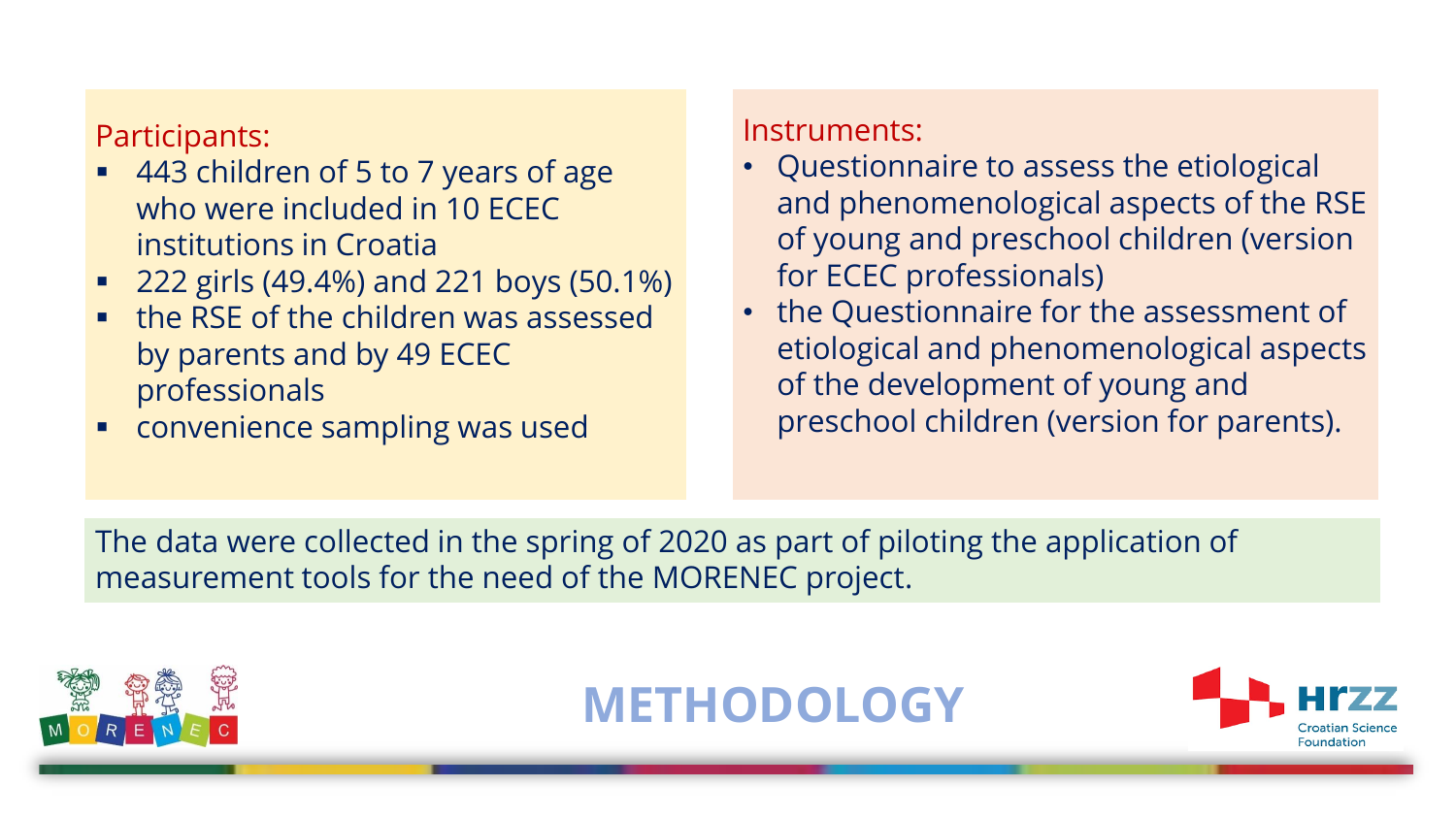#### **Incidence of the RSE of children: assessments by parents and ECEC professionals**

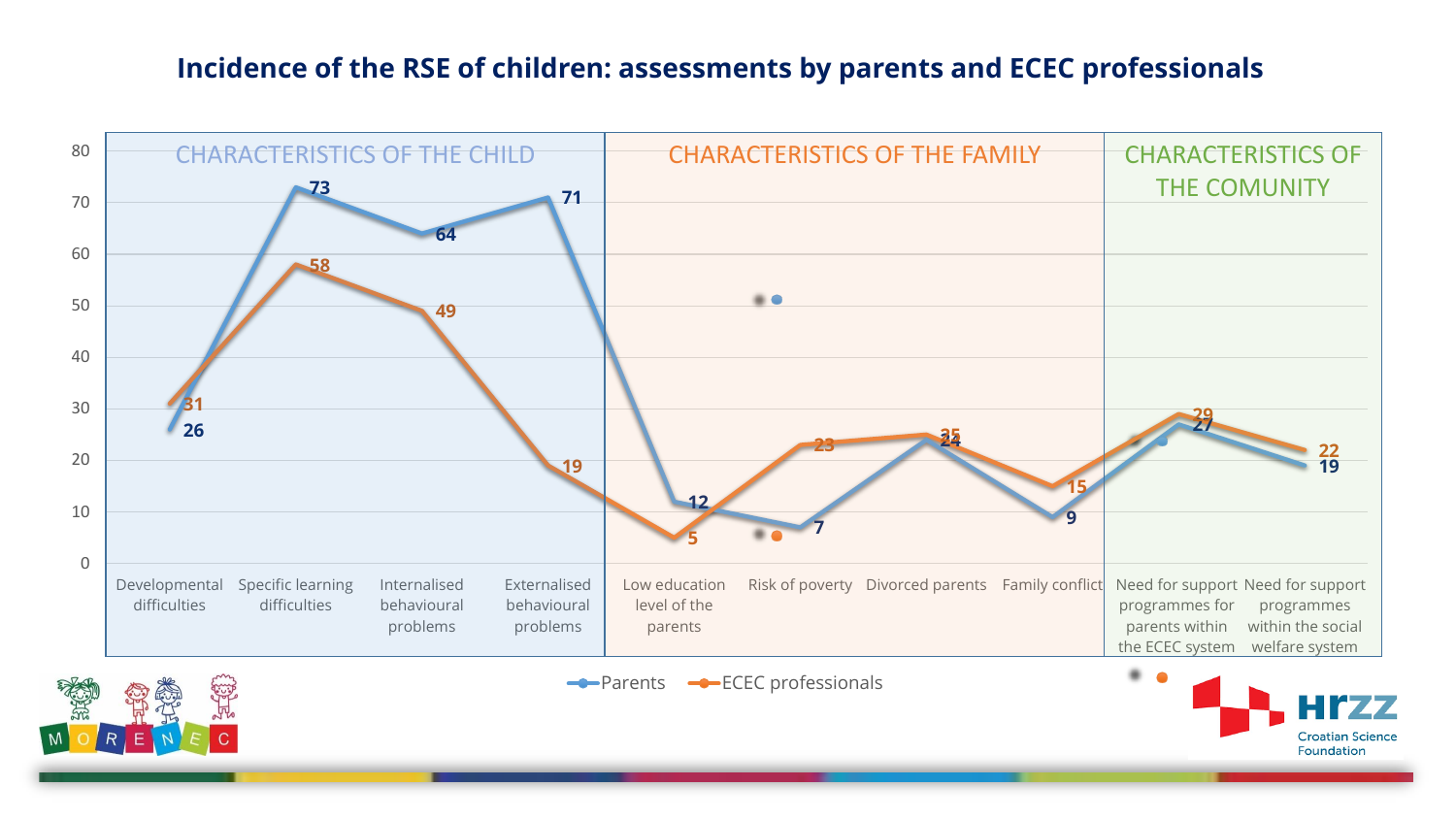#### **Share of children at RSE according to the level of RSE and gender: assessments by parents and ECEC professionals**

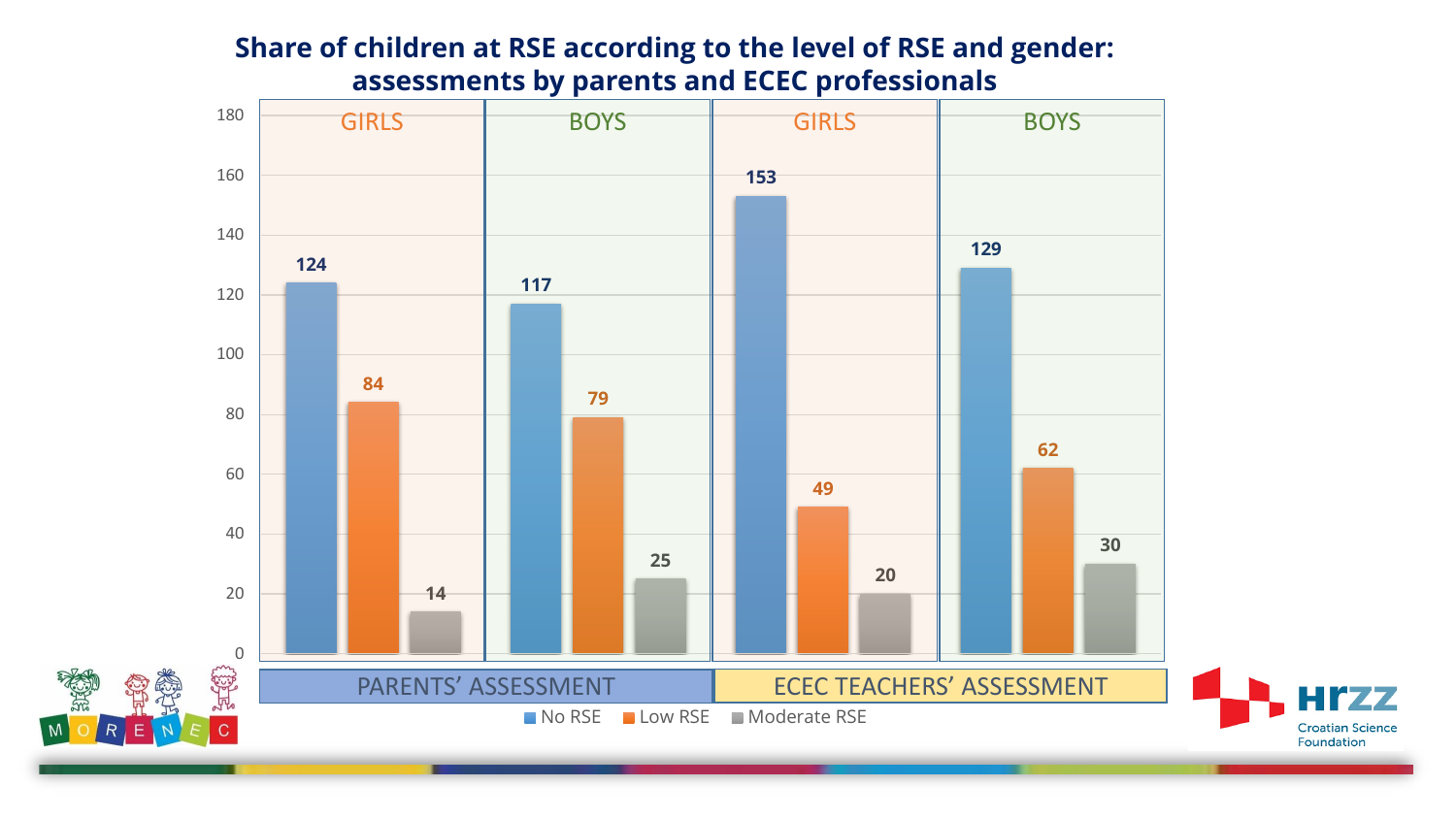



Children who are at RSE due to their specific developmental characteristics are most represented in Croatian ECEC institutions, while other groups of children at RSE are significantly underrepresented.

**02**

**01**

ECEC professionals, compared to parents, are more aware of the multidimensionality of the RSE of children. Some RSEs indicated by the parents of children were not recognised by the ECEC professionals.

**03**

The good cooperation of ECEC professionals and the family members is a key dimension of the quality of the ECEC system and its potential to act preventively in reducing the RSE. This survey points out the need to significantly improve this quality dimension.